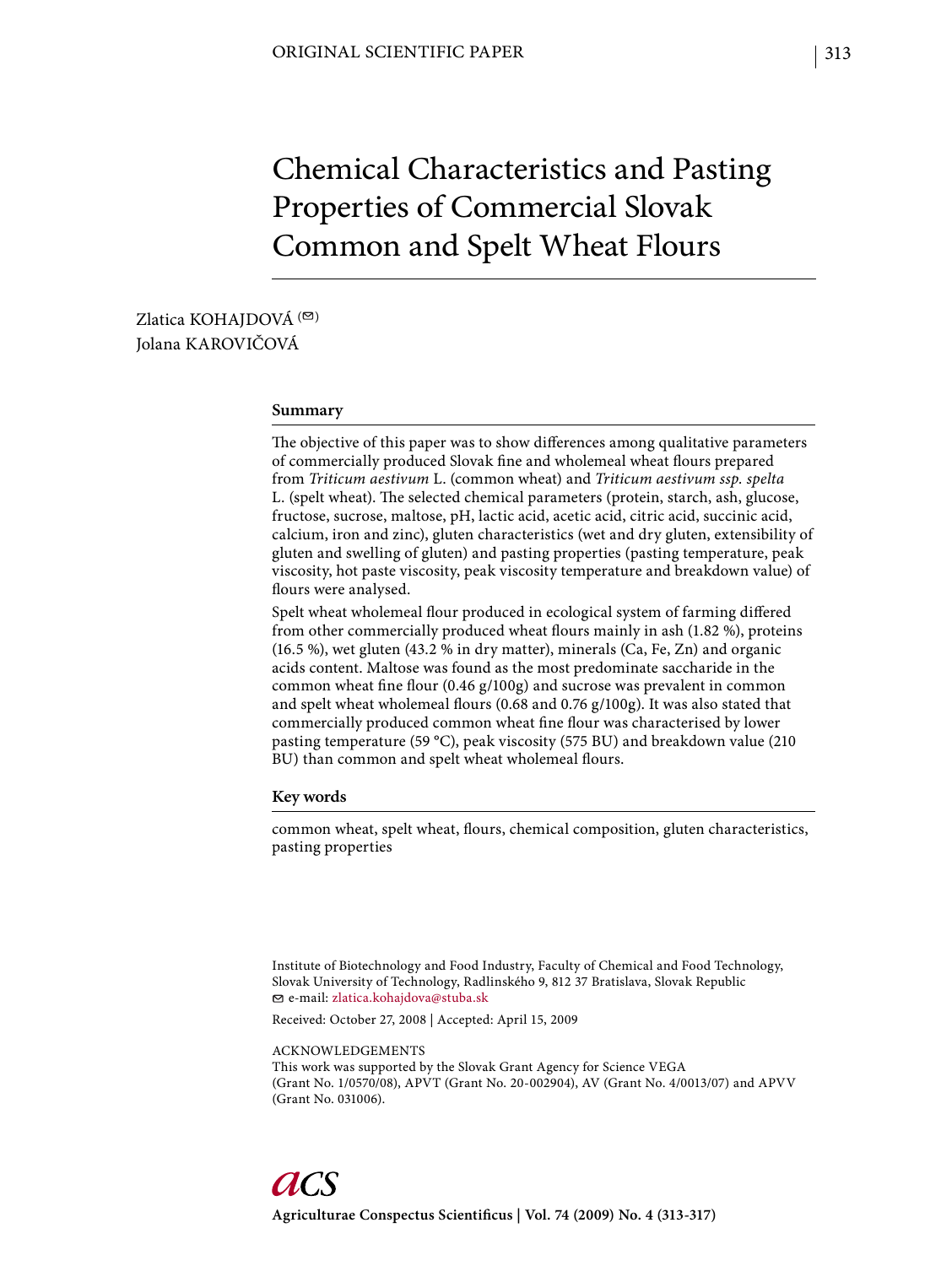### **Introduction**

Wheat is unique in its ability to produce a diverse array of food products, including staple foods such as bread and pasta. It is also the principal source of energy, protein and dietary fibre for a major portion of the world population (Abdel-Aal and Hucl, 2002). While most of the world wheat crop arises from production of common *(Triticum aestivum*) and durum *(Triticum durum*) cultivars, there is increasing interest in ancient wheat species (Abdel-Aal et al., 1995). Of the ancient wheats, einkorn, spelt, emmer and Khorasan are currently of interest for use in specialty bakery products (Abdel-Aal and Hucl, 2002).

Spelt wheat (*Triticum aestivum subsp*. *spelta*) is a low-input plant, suitable for growing without the use of pesticides, in harsh ecological conditions and in marginal areas of cultivation (Bonafaccia et al., 2000). Even with low fertilizing spelt wheat gives a good harvest and has a better mineral uptake in comparison with *Triticum aestivum* L. (Bojňanská and Frančáková, 2002). There are few, but marked, differences between spelt and common wheat (Campbell, 1997; Onishi et al., 2006). Compared with common wheat, spelt is taller (150±200 cm), has long, lax ears (15±20 cm), a brittle rachis and adherent glumes (Yan et al., 2003; Bertin et al., 2001). For many years, cultivation of spelt declined, but recent interest in use of spelt for ecologically grown foods has led to resurgence in its cultivation (Bonafaccia et al., 2000; Zielinski et al., 2008).

Spelt has shown good potential in a variety of end-uses (Abdel-Aal and Hulc, 2002). Today, more spelt-based products are available including flour, bread, breakfast cereals, pasta, crackers (Marques et al., 2007) and number of regional specialties (e.g., the Grünkern of southern Germany) (Büren et al., 2001). As the consumption of spelt food products is steadily increasing, there is a need to evaluate their nutritional quality in comparison with common wheat products (Abdel-Aal, 2008).

The objective of this paper was to determinate differences in composition of Slovak commercially produced wheat flours and spelt wheat flours produced in ecological system of farming.

#### **Materials and methods**

A commercial flour types (common wheat fine flour T650, common wheat wholemeal flour and spelt wheat wholemeal flour produced in ecological system of farming without fertilisation and any chemical treatments) from a Slovak local market were used for this study. Flours were characterised with the following analyses: pH (LABOR-pH-meter, CG-834, Schott, Mainz, Germany), moisture (laboratory dryer KCW 100, PREMED, Marki, Poland) (ISO 711:1985), ash (muffle furnace, Veb Electrobad, Frankenhausen, Germany) (ISO 2171:1993), starch using the Ever' s method (Moreels and Amylum, 2006), proteins by the Kjeldahl method, using a nitrogen to protein conversion factor of 5.7 (Sangronis et al. 2006) and gluten characteristics (wet and dry gluten, extensibility of gluten and swelling of gluten) (ISO 21415-1:2006 and ISO 21415-3:2006). Saccharides (glucose, fructose, sucrose and maltose) were determined by HPLC with RI detector (K2301, Knauer, Berlin, Germany). The HPLC system (Watrex, Bratislava, Slovakia) consisted of SDS 030 pump and column thermostat DELTA Chrom CTC 100. The analyses of saccharides were performed according to Kohajdová et al. (2007). Organic acids (lactic, acetic, citric and succinic) were determined by capillary isotachophoresis (isotachophoretic analyser ZKI 01 Vill Labeco, Spišská Nova Ves, Slovkia) using a conductivity detector according to Karovičová and Kohajdová (2005) and Kohajdová and Karovičová (2005). Fe, Ca and Zn were determined by AAS with flame atomisation (Perkin-Elmer, Ramsey, Minnesota, USA) according to Ruibal-Mendieta et al. (2005).

Pasting properties of flours were investigated with viscograph (Brabender, Germany). The measurements and the evaluation of viscogram were carried out according to Bhattacharya and Sowbhagya (1979). The pasting temperature (PT), peak viscosity (PV), hot paste viscosity (HPV), peak viscosity temperature (PVT) and breakdown (PV-HPV) were analysed.

All chemical and pasting measurements were performed in triplicate; the results are presented as means of the measurements ± standard deviations.

## **Results and discussion**

The nutritive value of spelt wheat is high and it contains all the basic components which are necessary for human beings (Bojňanská and Frančáková, 2002). Chemical characteristics of analysed flours are illustrated in the Table 1.

A parameter as simple as ash content allows the discrimination of spelt from wheat milling products (Kohajdová and Karovičová, 2008). Spelt flour and wholemeal spelt wheat flour are presented by higher ash content (in average 0.54 % and 1.83 %) in comparison with fine and wholemeal wheat flour (in average 0.42 % and 1.49 %) (Ruibal–Mendieta et al., 2005). Similar results were determined also in the Slovak common wheat fine  $(0.73 \%)$  and wholemeal flours  $(1.11 \%)$  and in the spelt wheat wholemeal flour (1.82 %). The high ash content was due to the high content of macro- and microelements, confirming previous observation that spelt grain is a richer source of these compounds when compared with other cereal grains (Forssell and Wieser, 1995; Ruibal-Mendieta et al., 2005; Zielinski et al., 2008). Our results showed higher content of selected minerals (Zn, Ca, Fe) in common and spelt wheat wholemeal flours in comparison to common wheat fine flour.

Spelt is reported to have a higher protein content and a higher participation of the aleurone layer in the kernel than common bread wheat (Bojňanská and Frančáková, 2002; Pruska-Kedzior et al., 2008). Spelt wheat wholemeal flour analysed in this study was characterised by higher content of proteins (16.5 %) than common wheat fine and wholemeal flours (11.2 and 12.0 %). Similar protein content in spelt wheat was determined by Marconi et al. (1999) and Loje et al. (2003) in different spelt cultivars  $(14.3-18.4\%$  and  $15.4\%$ ).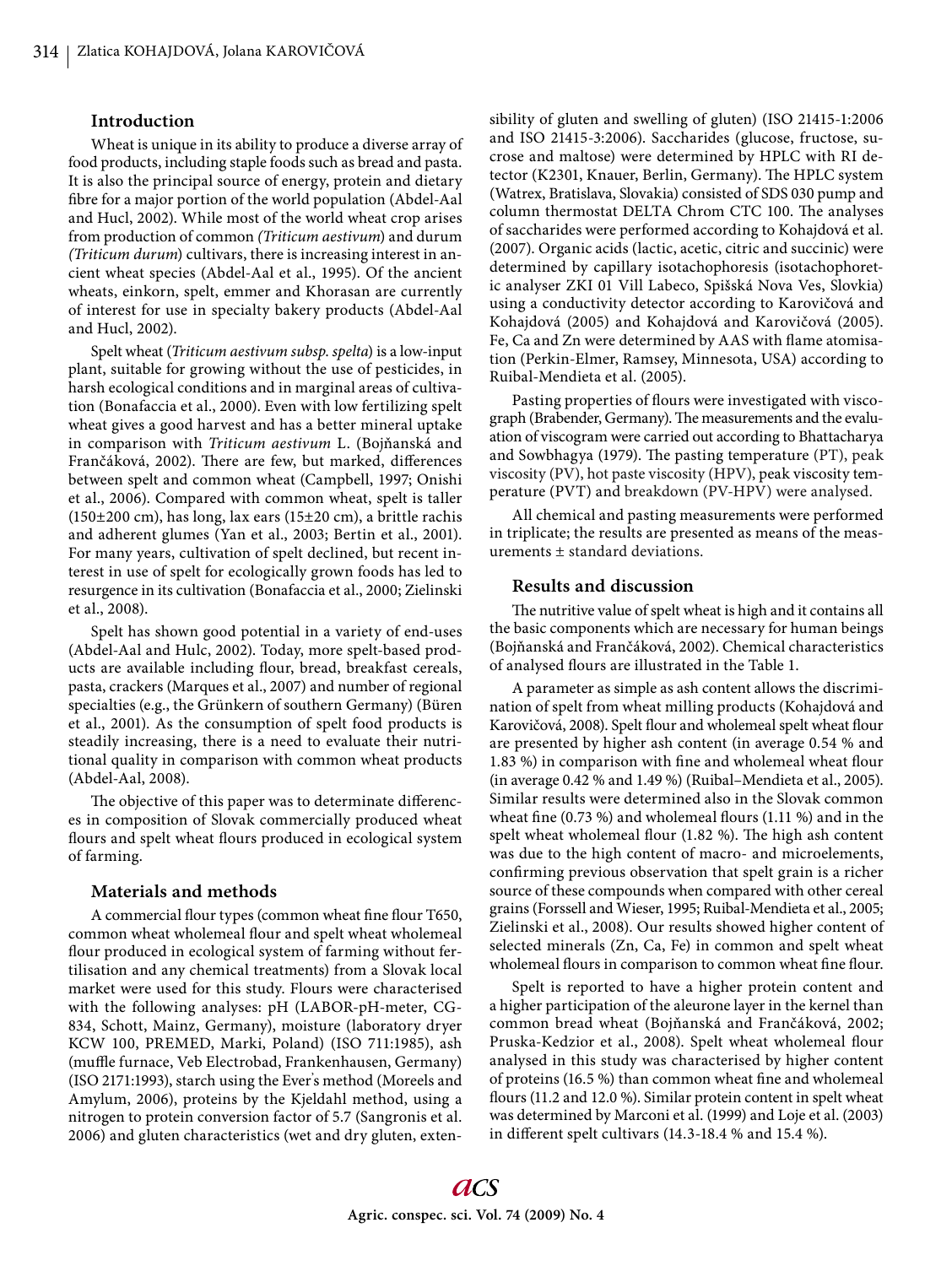| Table 1. Chemical composition of Slovak common and spelt wheat commercial flours |                           |                                |                         |  |  |  |  |  |
|----------------------------------------------------------------------------------|---------------------------|--------------------------------|-------------------------|--|--|--|--|--|
| Flour component/parameter                                                        | Fine flour (Common wheat) | Wholemeal flour (Common wheat) | Wholemeal flour (Spelt) |  |  |  |  |  |
| Dry matter $(g/100 g)$                                                           | $90.60 \pm 1.1$           | $93.6 \pm 3$                   | $89.4 \pm 1.2$          |  |  |  |  |  |
| Ash (in dry matter) $(g per 100 g)$                                              | $0.73 \pm 0.02$           | $1.11 \pm 0.02$                | $1.82 \pm 0.02$         |  |  |  |  |  |
| Starch $(g/100 g)$                                                               | $67.33 \pm 0.7$           | $63.56 \pm 0.5$                | $55.81 \pm 0.3$         |  |  |  |  |  |
| Proteins $(g/100 g)$                                                             | $11.20 \pm 0.2$           | $12.0 \pm 0.2$                 | $16.50 \pm 0.3$         |  |  |  |  |  |
| Saccharides $(g/100 g)$                                                          |                           |                                |                         |  |  |  |  |  |
| Glucose                                                                          | $0.06 \pm 0.003$          | $0.09 \pm 0.02$                | $0.18 \pm 0.03$         |  |  |  |  |  |
| Fructose                                                                         | $0.06 \pm 0.02$           | $0.02 \pm 0.001$               | $0.09 \pm 0.004$        |  |  |  |  |  |
| Sucrose                                                                          | $0.27 \pm 0.02$           | $0.68 \pm 0.03$                | $0.76 \pm 0.04$         |  |  |  |  |  |
| Maltose                                                                          | $0.46 \pm 0.03$           | $0.15 \pm 0.02$                | $0.10 \pm 0.01$         |  |  |  |  |  |
| pH                                                                               | $6.15 \pm 0.02$           | $5.94 \pm 0.01$                | $5.90 \pm 0.02$         |  |  |  |  |  |
| Organic acids (g/kg)                                                             |                           |                                |                         |  |  |  |  |  |
| Lactic                                                                           | $0.48 + 0.02$             | $0.93 \pm 0.03$                | $1,94\pm0.03$           |  |  |  |  |  |
| Acetic                                                                           | $0.77 \pm 0.01$           | $1.98 \pm 0.04$                | $1,68 \pm 0.04$         |  |  |  |  |  |
| Citric                                                                           | $1.1 \pm 0.04$            | $1 \pm 0.02$                   | $1,46 \pm 0.04$         |  |  |  |  |  |
| Succinic                                                                         | $2.0 \pm 0.05$            | $2.61 \pm 0.03$                | $2,93 \pm 0.06$         |  |  |  |  |  |
| Elements (mg/kg)                                                                 |                           |                                |                         |  |  |  |  |  |
| Ca                                                                               | $205 \pm 3$               | $290 + 4$                      | 338±6                   |  |  |  |  |  |
| Fe                                                                               | 10±0.2                    | $27 \pm 0.5$                   | 57 <sub>±4</sub>        |  |  |  |  |  |
| Zn                                                                               | $6.40 \pm 0.1$            | $29.6 \pm 0.3$                 | $47.20 \pm 2$           |  |  |  |  |  |

Table 2. Gluten characteristics of Slovak common and spelt wheat commercial flours

| Flour component/parameter                                    | Fine flour (Common wheat)                                | Wholemeal flour (Common wheat)            | Wholemeal flour (Spelt)                          |
|--------------------------------------------------------------|----------------------------------------------------------|-------------------------------------------|--------------------------------------------------|
| Wet gluten (% in dry matter)<br>Extensibility of gluten (cm) | $35.60 \pm 0.2$<br>$10.70\pm0.2$ (moderately extensible) | $32.3 \pm 0.3$<br>$10\pm0.3$ (extensible) | $43.2 \pm 0.4$<br>$17.5\pm0.2$ (very extensible) |
| Swelling of gluten $(cm3)$                                   | 17±0.4                                                   | 10 <sub>±</sub> 0.2                       | $4.5 \pm 0.5$                                    |
| Dry gluten(% in dry matter)                                  | $20.60 \pm 0.4$                                          | $19.5 \pm 0.4$                            | $25.00 \pm 0.4$                                  |

Table 3. Viscograph data of Slovak common and spelt wheat commercial flours

| Flour component/parameter |                 | PT (°C)        | $PVT$ ( $C$ )  | PV(BU)            | HPV(BU)       | PV-HPV (BU) |
|---------------------------|-----------------|----------------|----------------|-------------------|---------------|-------------|
| Common wheat              | Fine flour      | $59.0 \pm 0.5$ | $90.5 \pm 0.5$ | $575 + 4$         | $365+2$       | 210±1.5     |
|                           | Wholemeal flour | $61.5 \pm 0.3$ | $87.0 \pm 0.5$ | $915 \pm 4.5$     | $330 \pm 1.5$ | $585+2$     |
| Spelt                     | Wholemeal flour | $60.7 \pm 0.3$ | $88.5 \pm 0.4$ | 790 <sup>±5</sup> | $335+2$       | $455+3$     |

Starch is the primary component of wheat flour and plays an important role in the quality of the end product (Brites et al. 2008). Spelt wheat wholemeal flour contained lesser content of starch (55.81 g/100g) compared to common wheat samples. These results were similar with findings of Bojňanská and Frančáková (2002) who determined 48.29-66.8 % of starch in the five spelt cultivars ('Rouquin', 'Bauländer Spelz', 'Schwabenkorn', 'Franckenkorn' and 'Holstenkorn').

In generally, the total concentration of maltose, sucrose, glucose and fructose is rather low in wheat flours and varies from 1.50 g to 2 g/100 g, maltose being the most abundant fermentable carbohydrate (Robert et al., 2006). Content of saccharides in analysed flours is showen in the Table 1. Maltose was found as the most abundant saccharide in the common wheat fine flour, while sucrose was prevalent saccharide in common and spelt wheat wholemeal flours.

Considering the amount of organic acids from Table 1, spelt wheat wholemeal flour was characterised by higher amount of organic acids than common wheat fine and wholemeal flours.

Gluten proteins, representing the major protein fraction of the starchy endosperm, are predominantly responsible for the unique position of wheat amongst cereals (Anjum et al., 2007). Gluten characteristics of analysed flours are presented in the Table 2. The amount of wet gluten as an indicator is closely connected with the baking quality of bread grains (Bojňanská and Frančáková, 2002). Wholemeal spelt wheat flour contained in average about 17.6 % and 25.2 % more of wet gluten than common wheat fine and wholemeal flours. These findings are in agreement with results of Schober et al. (2002, 2006) and Pruska-Kedzior et al. (2008) which stated that spelt wheat is presented by higher yield of wet gluten and higher gluten spreadability, i.e. weaker gluten structure.

The pasting parameters of analysed flours are shown in Table 3. Common fine wheat flour was characterised by lower pasting temperature (59 °C) comparing to common spelt wheat wholemeal flours. Similar pasting temperature was also determined in commercial Japan wheat flours (Miyazaki and Morita, 2005). Higher pasting temperature was demon-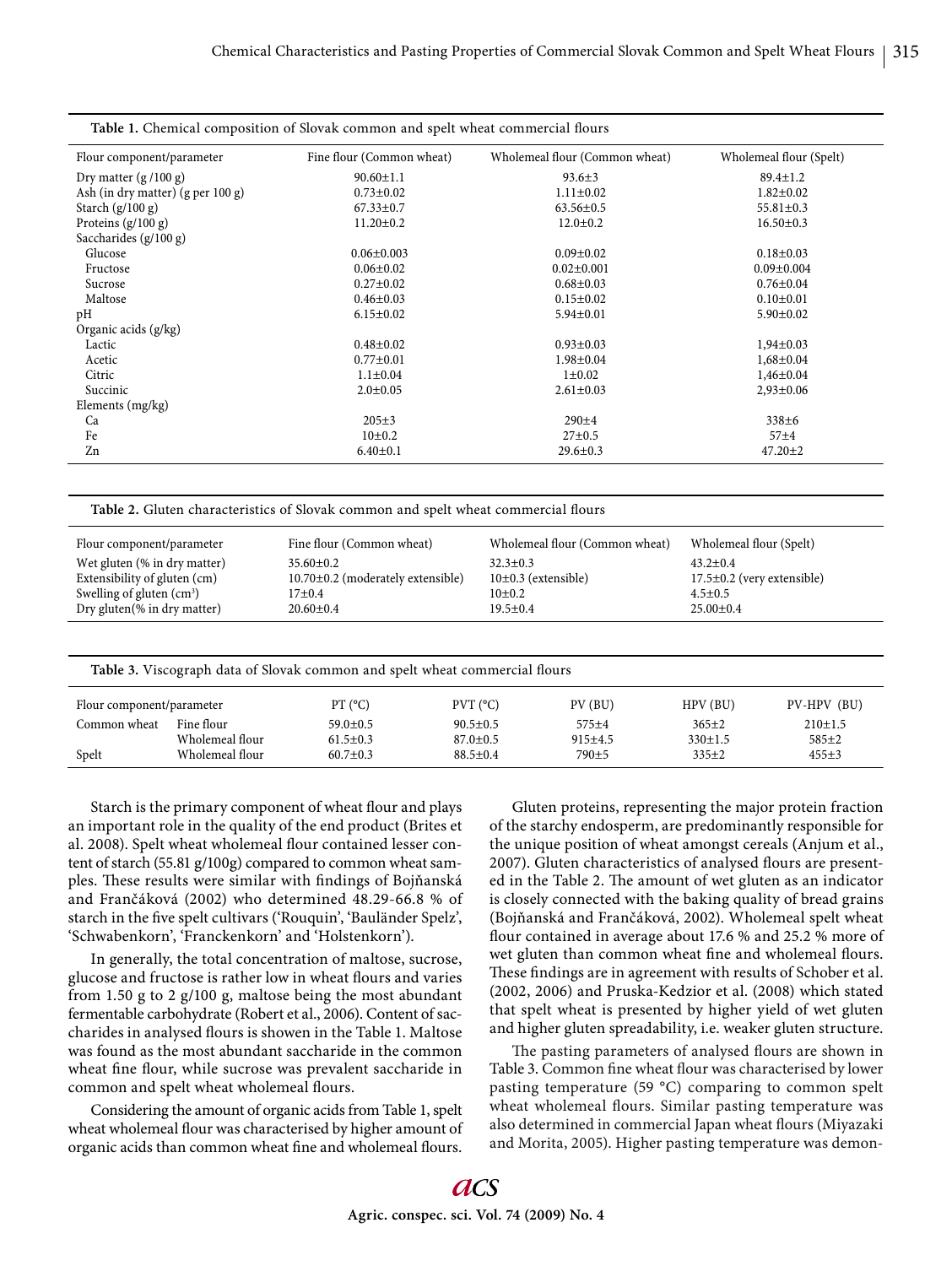strated with Naruenartwongsakul et al. (2004) **(**60.7 °C) and Rojas et al. (1999) (66.8  $^{\circ}$ C) in the commercial wheat flours. Viscosity behaviour during heating from 25 °C to 95 °C reflects the starch capacity to retain water and swell as the slurry is heated. When flour dispersion is heated, the starch granules retain water and swell. The viscosity of the paste increases to the point where the number of swollen-intact starch granules is maximum (Sciarini et al., 2008). Maximum viscosity reflects the ability of the starch granules to swell freely before their physical breakdown. Starch with a high swelling power also yields a high maximum viscosity (Rojas et al., 1999)<sup> $\&$ </sup>. Wholemeal Slovak wheat flours showed substantially higher peak viscosity (790 BU and 915 BU) comparing to fine wheat flour (575 BU). Similar peak viscosity than as in Slovak common wheat fine flours was determined by Naruenartwongsakul et al. (2004) (567 BU). But Rojas et al. (1999) determined higher value of this parameter in commercial Spanish wheat flours (646 BU). It was also found that common fine wheat flours had considerably lower breakdown value (210 BU) than common wheat and spelt wheat wholemeal flours (455 BU and 585 BU).

# **Conclusion**

The objective of this study was to investigate chemical composition, gluten characteristics and pasting properties of commercial Slovak common wheat and spelt wheat flours. Wholemeal flours (common wheat and spelt wheat) were characterised by higher protein, ash, sucrose, selected organic acid and lower starch content in comparison to common wheat fine flour. It was also concluded that spelt wheat wholemeal flour contained more gluten but the spelt gluten was characterised by higher extensibility in comparison with common wheat flours. Fine and wholemeal Slovak common and spelt wheat flours were also presented by different pasting properties. Wholemeal wheat flours were characterised by higher pasting temperature (61.5 and 60.7 °C) peak viscosity ( 915 and 790 BU) and breakdown (585 and 455 BU) values than Slovak fine wheat flour.

#### **References**

- Abdel-Aal E. S. M. (2008). Effects of baking on protein digestibility of organic spelt products determined by two *in vitro* digestion methods. LWT- Food Sci. Technol. 71(7): 1282-1288
- Abdel-Aal E. S. M., Huc P., Sosulski F. W. (1995). Compositional and nutritional characteristics of spring einkorn and spelt wheats. Cereal Chem. 72(6): 621–624
- Abdel-Aal E. S. M., Hucl P. (2002). Amino acid composition and *in vitro* protein digestibility of selected ancient wheats and their end products. Journal of Food Comp. Anal. 15: 737–747
- Anjum F. M., Khan M. R., Din A., Saeed M., Pasha I., Arshad M.U. (2007). Wheat gluten: High molecular weight glutenin subunitsstructure, genetics, and relation to dough elasticity. J. Food Sci. 72: 56-63
- Bertin P., Grégoire D., De Froidmont D. (2001). Genetic diversity among European cultivated spelt revealed by microsatellites, Theor. Appl. Gen. 102: 148-156
- Bhattacharya K. R., Sowbhagya C. M. (1979). Pasting behavior of rice: a new method of viscosity. J. Food Sci. 44(3): 797–800
- Bojňanská T., Frančáková H. (2002). The use of spelt wheat (*Triticum spelta L.*) for baking applications. Rostl. Výr. 48(4): 141-147
- Bonafaccia G., Galli V., Francisci R., Mair V., Skrabanja V., Kreft I. (2000). Characteristics of spelt wheat products and nutritional value of spelt wheat- based bread. Food Chem. 68(4): 437-441
- Brites C. M., Lourenco dos Santos C. A., Bagulho A. S., Beiraoda-Costa, M. L. (2008). Effect of wheat puroindoline alleles on functional properties. Eur. Food Res. Techol. 226(5): 1205-1212
- Büren M., Stadler M., Luthy J. (2001). Detection of wheat adulteration of spelt flour and products by PCR. Eur. Food Res. Technol. 212(2): 234-239
- Campbell K. G. 1997. Spelt: agronomy, genetics and breeding. Plant Breed. Rev. 15(1): 187-213
- Forssell F., Wieser, H. (1995). Dinkel und Zoliakie*.* Z*.* Lebensmit*.*  Forsch. *2*01(1): 35-39
- International Organization for Standardization. ISO 21415- 1:2006. Wheat and wheat flour – Gluten content – Part 1: Determination of wet gluten by manual method
- International Organization for Standardization. ISO 21415- 3:2006. Wheat and wheat flour - Gluten content - Part 3: Determination of dry gluten from wet gluten by an oven drying method
- International Organization for Standardization. ISO 2171:1993. Cereal and milled cereal products – Determination of total ash
- International Organization for Standardization. ISO 711:1985. Cereal and cereal products – Determination of moisture content (Basic reference method)
- Karovičová J., Kohajdová Z. (2005). Lactic acid fermentation of various vegetable juices. Acta Aliment. 34(3): 237-246
- Kohajdová Z., Karovičová J., Kukurová K., Bradíková K., Schmidt, Š. (2006): Determination of sugars in bakery products by HPLC. In: II. International conference - Safety and Quality of Raw Materials and. Foodstuffs, Nitra, Slovakia, 249-253
- Kohajdová Z., Karovičová, J. (2005) Lactic acid fermentation of cabbage-onion juices. Chem. Pap. 59(1): 55-61
- Kohajdová Z., Karovičová, J. (2008). Nutritional value and baking application of spelt wheat. Acta Sci. Pol. Technol. Aliment. 7(3): 5-14
- Loje H., Moller B., Laustsen A. M., Hansen A. (2003). Chemical composition, functional properties and sensory profiling of einkorn (*Triticum monococcum L*). J. Cereal Sci. 37(2): 231-240
- Marconi E., Carcea M., Graziano M., Cubadda R. (1999). Kernel properties and pasta-making quality of five European spelt wheat (*Triticum spelt L*.) cultivars. Cereal Chem. 76(1): 25-29
- Marques C., D'Auria L., Cani P.D., Baccelli Ch., Rozenberg R., Ruibal-Mendieta N.L., Petitjean G., Delacroix D.L., Quetin-Leclercq J., Habib-Jiwan J.L., Meurens M., Delzenne M. (2007). Comparison of glycemic index of spelt and wheat bread in human volunteers. Food Chem. 100(3): 1265-1271
- Miyazaki M., Morita N. (2005). Effect of heat-treated maize starch on the properties of dough and bread. Food Research International, 38(4): 369-376
- Moreels E., Amylum N. V. (1987). Measurement of the starch content of commercial starches. Starch-Stärke 39(12): 414-416
- Naruenartwongsakul S., Chinnan M. S., Bhumiratana, S., Yoovidhya T. (2004). Pasting characteristics of wheat flourbased batters containing cellulose ethers. Lebensmit. Wis. und Technol. 37(4): 489-495
- Onishi I., Hongo A., Sasakuma T., Tawahara T., Kato K., Miura H. (2006). Variation and segregation for rachis fragility in spelt wheat, *Triticum spelta* L. Gen. Res. Crop Evol. 53(5): 985-992
- Pruska-Kedzior A., Kedzior Z., Klockiewicz-Kaminska E. (2008). Comparison of viscoelastic properties of gluten from spelt and common wheat. European Food Res. Technol. 227(1): 199-207